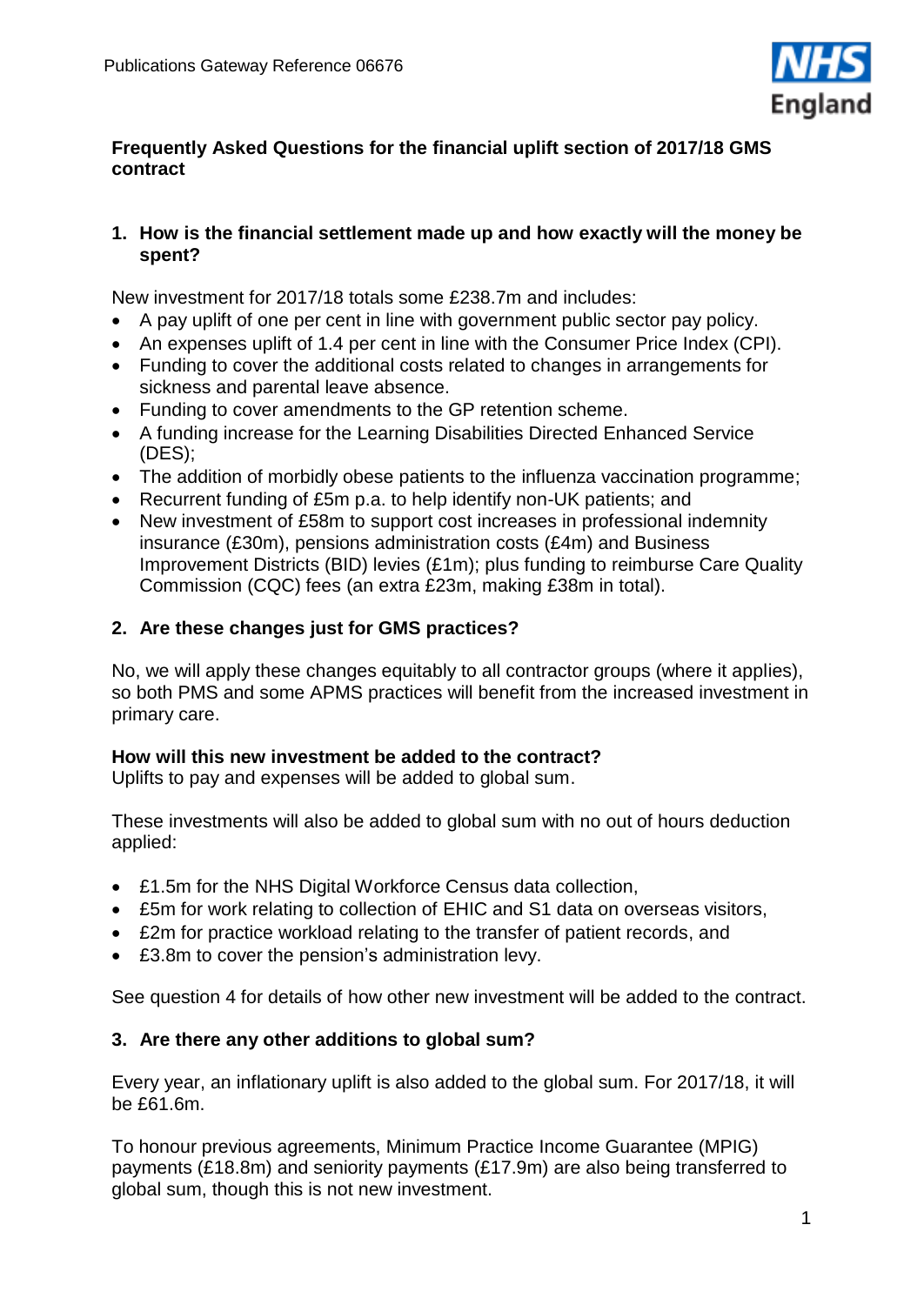The Avoiding Unplanned Admissions DES is being discontinued and funding of £156.7m will be reinvested in global sum with no out-of-hours deduction applied. Again, this is a transfer of funds and is not new investment.

| <b>The following that global bailing bot to liferbace as rollows.</b> |        |
|-----------------------------------------------------------------------|--------|
| Value of Global Sum 2016/17                                           | £80.59 |
| Plus change from 01/04/2017                                           | £4.76  |
| <b>Global Sum from 01/04/2017</b>                                     | £85.35 |
| % increase in Global Sum                                              | 5.9%   |

The total effect is that global sum is set to increase as follows:

#### **4. What about the other investments?**

BID levy reimbursements, expected to total around £1m, will be made via the Premises Costs Directions.

Payments relating to CQC fees, GP retention scheme and sickness and parental leave will be made directly to practices via the Statement of Financial Entitlements (SFE).

Indemnity fee reimbursement will also be made via the SFE. Practices will be paid 51.6p per patient, based on their registered list size at 1 December 2016 – which will total £30m nationally. The aim is to ensure these payments are made during March – and local team allocations will also be made during March to cover them.

Three new NHAIS paycodes have been established that map to the ISFE subjective code 52161002(Clinical And Medical Goods & Services - Supplies and Services - Clinical Other). They are INDEMG, INDEMP and INDEMA for GMS, PMS and APMS indemnity payments respectively and indemnity payments should be coded accordingly (they are entitled C&M-GMS/PMS/APMS GP Indemnity Payments). A summary of payments by practice will be sent to local teams shortly.

Payments relating to morbidly obese patients receiving the seasonal flu vaccination will be made under the Seasonal Influenza DES.

### **5. What is an 'out-of-hours deduction'?**

Where a practice has opted out of providing out of hours services, a deduction is made to their global sum payments (5.15 per cent in 2016/17). This is set to be 4.92 per cent in 2017/18 for GMS contracts and 5.15 per cent for PMS contracts, taking into account that some of the investments above have no out-of-hours investment applied. This equates to a cash deduction of £4.20 per weighted patient for GMS and PMS contracts.

### **6. What are BID levies?**

Local authorities are permitted to establish Business Improvement Districts and require businesses in the district to pay a levy. The levy goes towards the cost of